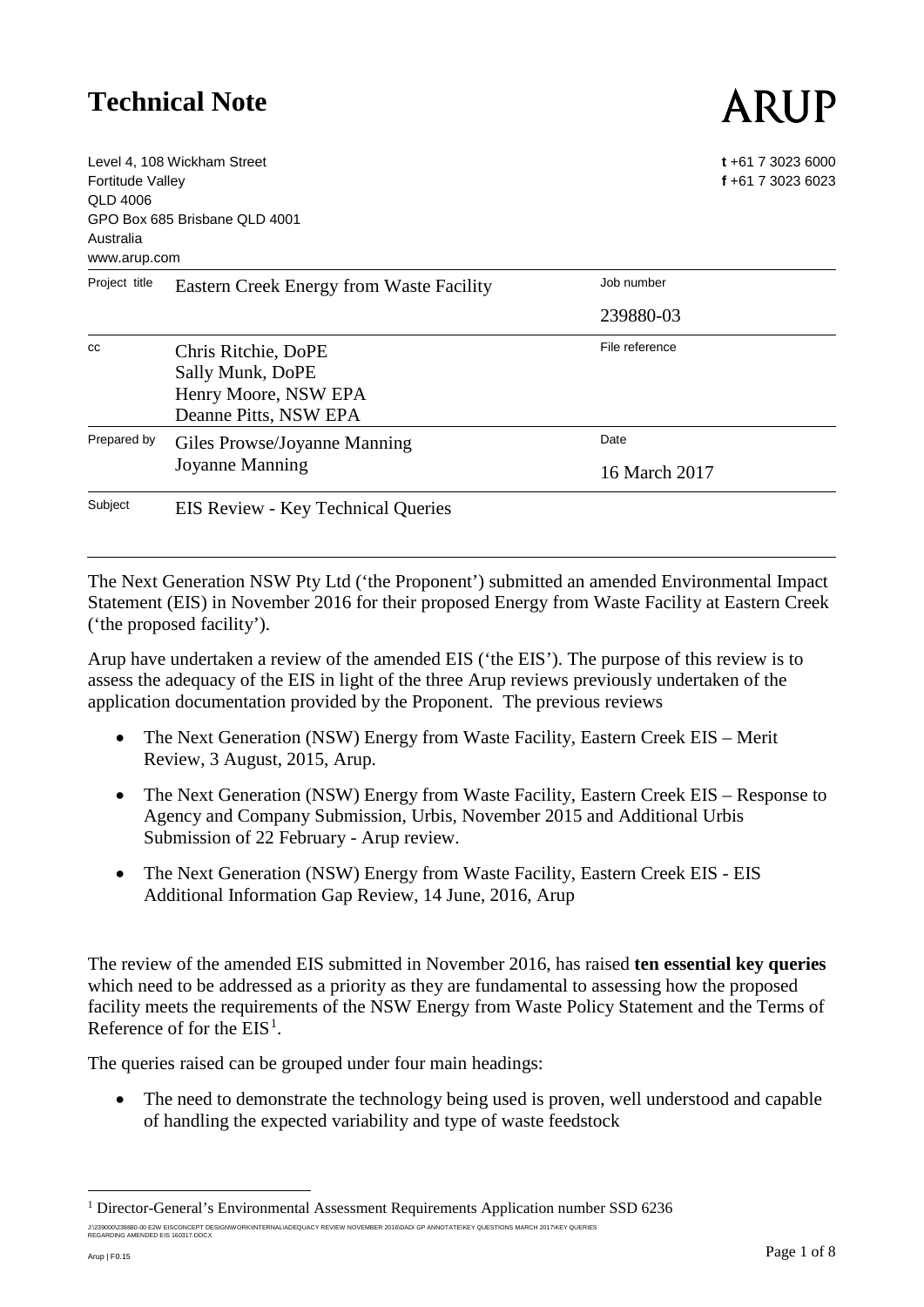239880-03 16 March 2017

- Material availability throughout the life of the project in accordance with the EfW Policy criteria
- Material composition
- Proof of Performance

It should be noted that the key queries detailed here are not presented as an exhaustive list of queries raised during the review process, however these queries relate directly to the adequacy of the proposed facility and are presented as the most fundamental that need to be addressed by the Proponent.

### **Reference facilities**

NSW Energy from Waste Policy statement policy requires proponents to demonstrate that the technology being used is proven, well understood and capable of handling the waste feedstock proposed stating:

*'Energy recovery facilities must use technologies that are proven, well understood and capable of handling the expected variability and type of waste feedstock. This must be demonstrated through reference to fully operational plants using the same technologies and treating like waste streams in other similar jurisdictions'.*

This is a key requirement of the EfW Policy and underscores the criteria philosophy of the Agency. Therefore, the inability to provide a clearly defined demonstration facility treating like waste streams in a similar jurisdiction means that the proponent needs to consider carefully the composition and characteristics of the waste streams it is proposing to accept and how they compare to the waste streams being accepted in comparable overseas facilities.

The EIS acknowledges that the design fuel mix comprises 28.69% C&D waste and 23.27% chute waste i.e. approx. 50% C&D waste in total (figure 24 of the EIS). The EIS references the Ramboll Memo dated 26 October 2016 (Appendix DD.1). The EIS acknowledges (Section 4.4.1) that there is no reference plant accepting approx. 50% C&D waste. The EIS then continues to make the argument that there is potential uncertainty to the composition of feedstock being received in European facilities due to material being pre-processed prior to acceptance at the EfW facility: The EIS states:

*'European experience with EfW has been that pre-processed waste materials received from external sources has been sorted prior to arriving at the facility and information relating to its waste declaration/identification is "lost" and cannot be tracked back to its origin.'*

This statement implies there is uncertainty relating to the type and source of waste treated at the reference facilities stated (that are all in Europe), and that therefore reference facilities could be treating less or more C&D waste than stated potentially casting doubt on the data presented.

However, referring to the United Kingdom as an example, classifying waste with a List of Waste code / European Waste Catalogue code is a legal requirement under Duty of Care (i.e. chain of custody), and each batch of a particular waste requires a description, LoW/EWC code as well as a quantity on the waste transfer note that accompanies its transfer. Businesses are required to keep waste transfer notes for two years. Therefore, an EfW facility receiving pre-processed waste directly from a UK waste processing facility will know the EWC code and description for each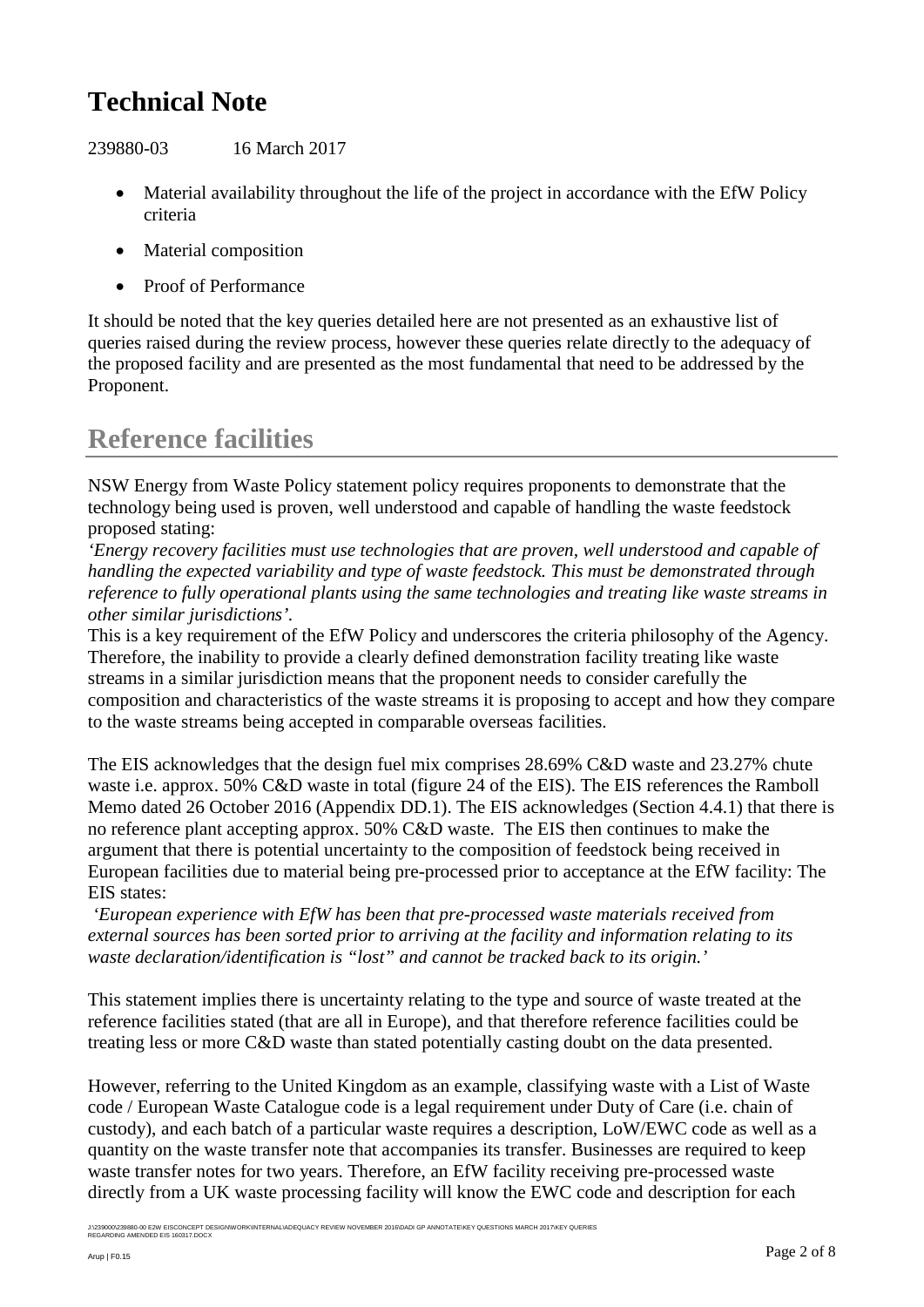239880-03 16 March 2017

delivery of waste / RDF it receives. There are LoW/EWC codes specifically for C&D waste (the  $'17s$ <sup>'</sup>).

Arup acknowledge that waste that is processed through a RDF or recovery facility, may be reclassified under different LoW/EWC codes e.g. '19.12.XX' (waste / RDF from waste management facilities) and therefore at face value the information on the original source of the waste would appear to be 'lost'. However, the RDF or recovery facility will still be required to hold information on where waste was sourced from. Therefore by following the chain of the custody it is possible to obtain information relating to waste origin – furthermore this should provide a more robust evidence base against which to compare the proposed facility.

Regardless, Arup are in agreement that there is no known comparable facility treating approx.50% C&D waste. There is insufficient explanation on how the proposed facility will cope with processing this high percentage of C&D waste in the absence of a fully operational reference facility.

**Query 1: There is insufficient evidence that the proposed technology can operate successfully given the proposed levels (approx. 50%) of C&D feedstock waste. If a representative facility cannot be established, the proponent needs to clearly define and articulate the differences the proposed feedstock will cause in both process and emissions and demonstrate that any difficulties can be mitigated to ensure successful operation of the proposed facility.**

Of note - Section 4 of Appendix J states '*no two EfW plants would have "identical feedstock" as the feedstock always depends on the region and the waste fractions delivered to the plant'.* The EIS goes on to state that that the comparison with reference facilities in terms of operation of emission behaviour is largely consistent irrespective of location and feedstock. This statement could be considered to be misleading at the emission behaviour of EfW plants is primarily driven by the requirement to meet the IED emission limits.

### **Material Availability**

#### **Construction and Demolition (C&D) residual waste**

A methodology is presented for how composition of C&D residual waste has been derived in Section 4.1 of Appendix J (waste management report). This methodology states that 'appropriate resource recovery' rates likely to be achieved for each waste stream via a C&D recovery facility or via source separation at C&D sites have been defined, but it fails to state what these rates are or how they have been included in the composition calculation. In addition, Section 4.1 references the Hyder C&D report, which does contain composition data on C&D waste (table 3-1). It is unclear how this composition has been 'recalculated' based on remaining residual material. There are also inconsistences in the data, for example, Table 7 in Appendix J shows 43.9% wood, whereas wood is not included in the Hyder C&D composition.

In addition, C&D waste composition has a high proportion of 'other' waste (20.75% from figure 24 in the EIS) which is not defined.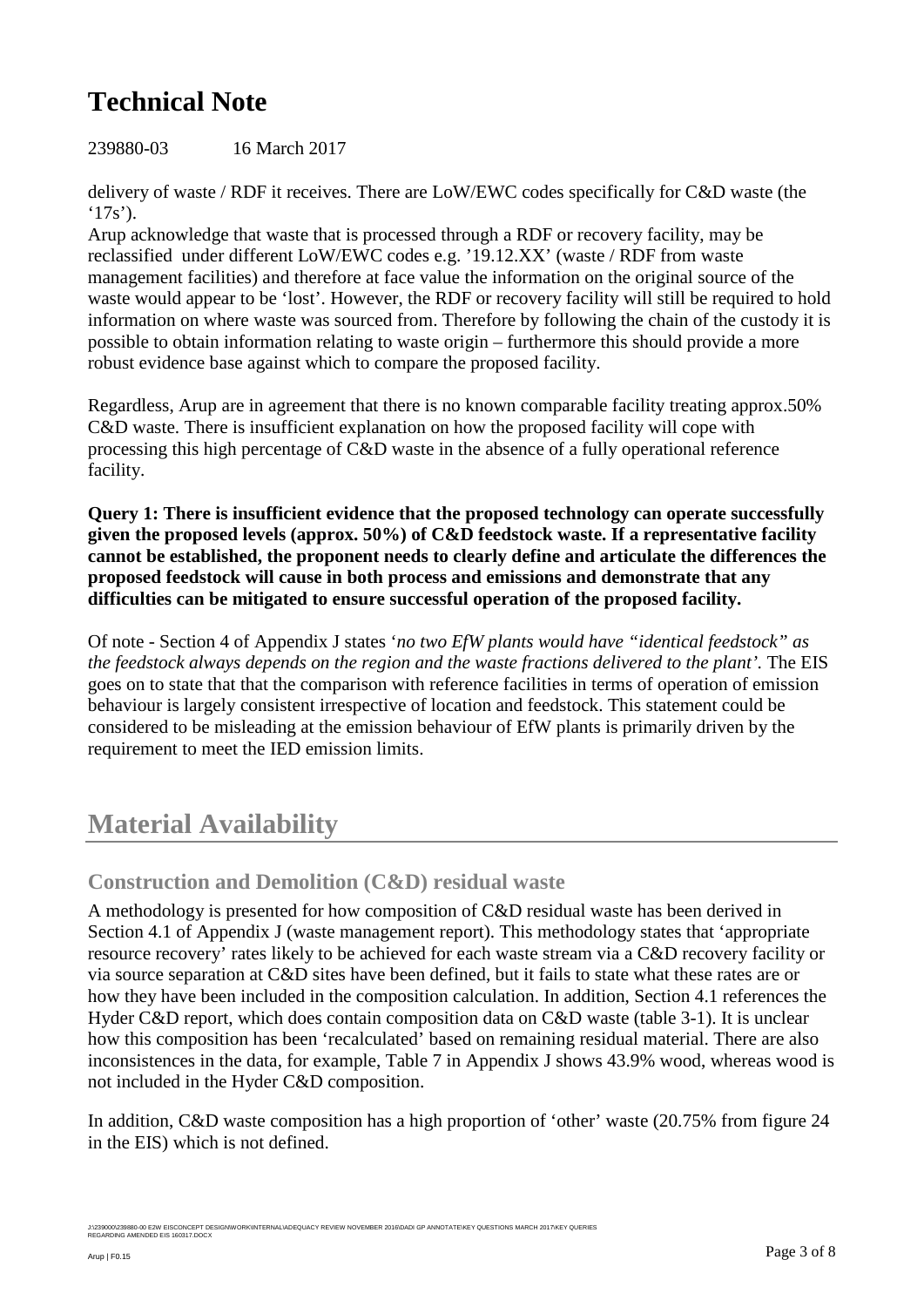239880-03 16 March 2017

#### **Query 2: A detailed, evidenced-based, fully transparent explanation of how C&D residual waste composition has been calculated, including the recovery rates used, should be provided.**

#### **An evidence based description on what 'other' waste comprises of is required.**

Section 10.4.3.2 of the EIS and Appendix J, Section 7.2, states there is 1,112,150 tpa of C&D waste potentially available as a fuel source for EfW in the Sydney Metropolitan Area (SMA). This is based on the National Waste Report, 2013 (based on 2011 data) and the assumption that SMA is 65% of the NSW total population. It appears that these figures for C&D do not take into account waste materials that are not suitable for incineration (asbestos, hazardous waste etc.).

There is not a robust consideration of the potential feedstock in relation to the proposed facility size. It is not appropriate to suggest that all residual C&D waste is potential feedstock as this does not take into account the composition of the overall waste stream which includes potentially unsuitable material. There is no acknowledgement that certain fractions of the waste will not be suitable to be used as a feedstock.

#### **Query 3: An evidence-based, transparent explanation on the actual available C&D waste tonnages suitable as feedstock that are available in the SMA area is required.**

#### **Commercial and Industrial (C&I) residual waste**

Similarly, a methodology is presented for how composition of C&I residual waste (16.84% of total waste, or 93,041 tpa) has been derived in Section 4.2 of Appendix J but resource recovery rates are not stated.

In addition, C&I waste composition has a high proportion of 'other' waste (14.44% from figure 24 in the EIS) which is not defined.

#### **Query 4: A detailed, evidenced-based, fully transparent explanation of how C&I residual waste composition has been calculated, including the recovery rates used, should be provided. An evidence-based description of what 'other' waste comprises of is required.**

Section 10.4.3.2 of the EIS and Appendix J, Section 7.2, states there is 1,430,000 tpa of C&I waste potentially available as a fuel source for EfW in the SMA. This is based on the same assumptions used for C&D waste.

There is not a robust consideration of the potential feedstock in relation to the proposed facility size. It is not appropriate to suggest that all residual C&I waste is potential feedstock as this does not take into account the composition of the overall waste stream which includes potentially unsuitable material. There is no acknowledgement that certain fractions of the waste will not be suitable to be used as a feedstock.

#### **Query 5: An evidence-based, transparent explanation on the actual available C&I waste tonnages suitable as feedstock that are available in the SMA area is required.**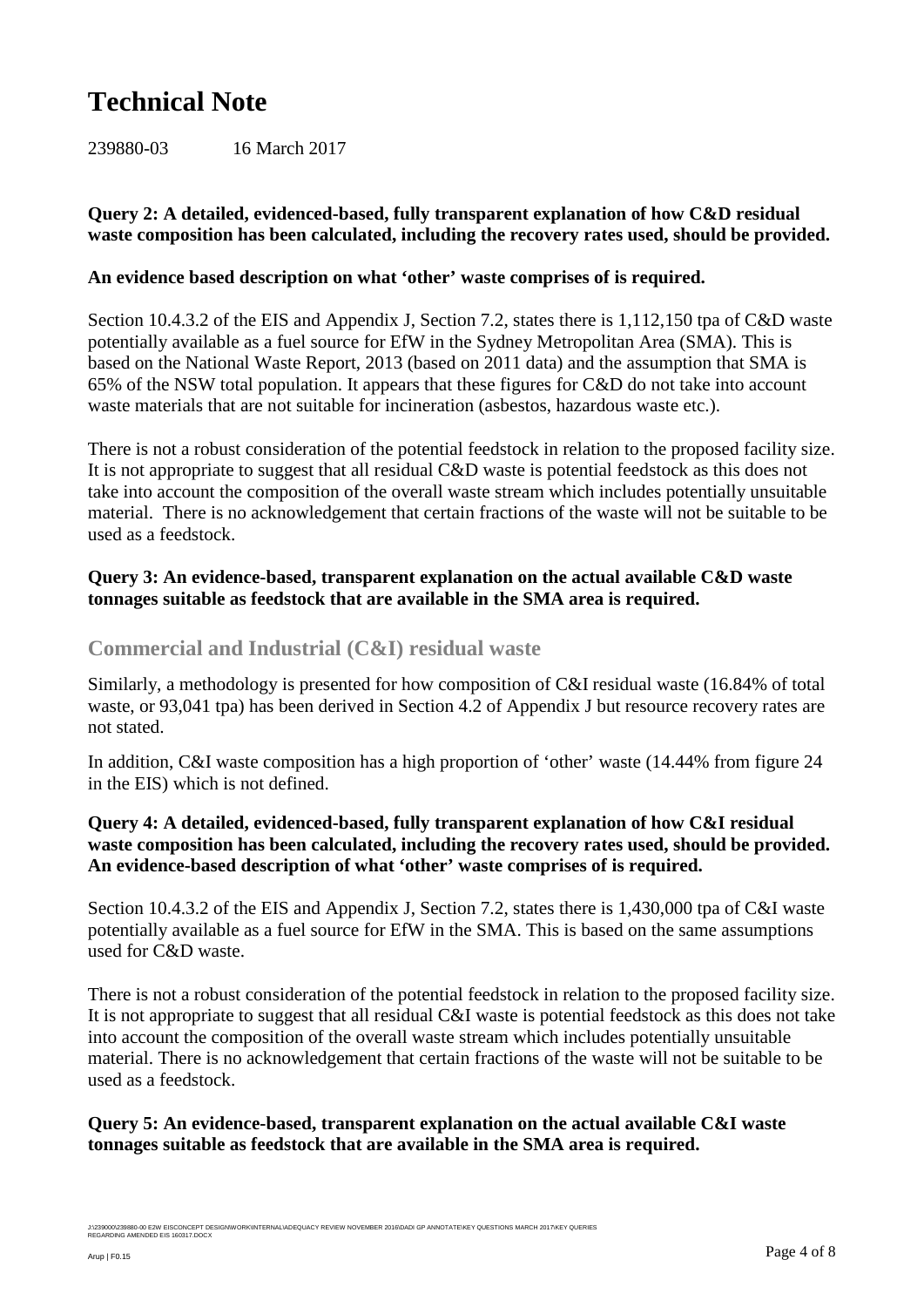239880-03 16 March 2017

#### **Waste growth**

It was previously raised that the Proponent should consider if assuming a positive waste growth rate is reasonable. There is current evidence (including recent data received by Arup from the NSW EPA) that indicates waste generation of C&D and C&I waste may reducing year on year.

The evidence provided in Section 7.4 of Appendix J states that the waste generation growth rate (2006/07 to 2010) is 12% The EIS makes reference to this same statistic in Section 10.4.3.2 The EIS is silent on more recent waste generation statistics that suggests annual waste generation may be decreasing. There doesn't appear to be any acknowledgement that annual waste generation may be decreasing (although it is acknowledged that recycling rates are increasing). Best practice would be to demonstrate the available feedstock would be to provide a detailed waste forecast model for the planned operational period of the proposed facility.

**Query 6: An evidence-based justification needs to be given why the Proponent is assuming a waste growth rate from data that is over seven years old. The implications of a waste reduction rate needs to be fully considered with regard to long term waste availability. This could be demonstrated through a waste forecast model, which would estimate predicted waste tonnages over the planned operational period of the proposed facility.** 

### **Material Composition**

#### **Chute Residual Waste (CRW)**

No explanation is given for how the composition of CRW waste has been derived. It comprises 58.20% wood (Figure 24 in the EIS), no breakdown of the types of wood are provided in particular with regard to Treated Wood Waste (refer to Query 7).

#### **Query 7: A detailed, evidence-based and fully transparent explanation of how CRW composition has been calculated, including the recovery rates used, is required.**

#### **A detailed compositional breakdown of wood waste is required.**

#### **Shredder floc waste**

Appendix DD.6 to the EIS includes an estimation of shredder floc composition. This is based on the assumption that 75% of an End of Life Vehicle (ELV) by weight is recovered metal, which would appear reasonable. The remaining shredder floc is estimated to comprise plastics (10.5%), rubber  $(3.8\%)$ , metals  $(2.5\%)$ , textiles  $(2.9\%)$ , fines  $(3.8\%)$ , and fluids  $(1.6\%)$ . Fluids comprises of operational oils/fluids and water.

No detailed chemical analysis suite is provided for floc waste. 'Overall' levels of hydrocarbons are stated as 2.99%. PCB is quoted as 120mg/kg (0.012% by weight) and Bromine as 0.02g/100g (0.02% by weight). No analysis for heavy metals is presented.

Appendix CC to the EIS (project definition brief) presents a chemical analysis of European floc waste in table 3, and a compositional analysis of floc waste likely to be processed at the proposed facility. Chloride concentration is quoted as 0.6 % for the proposed facility compared to 1.8% for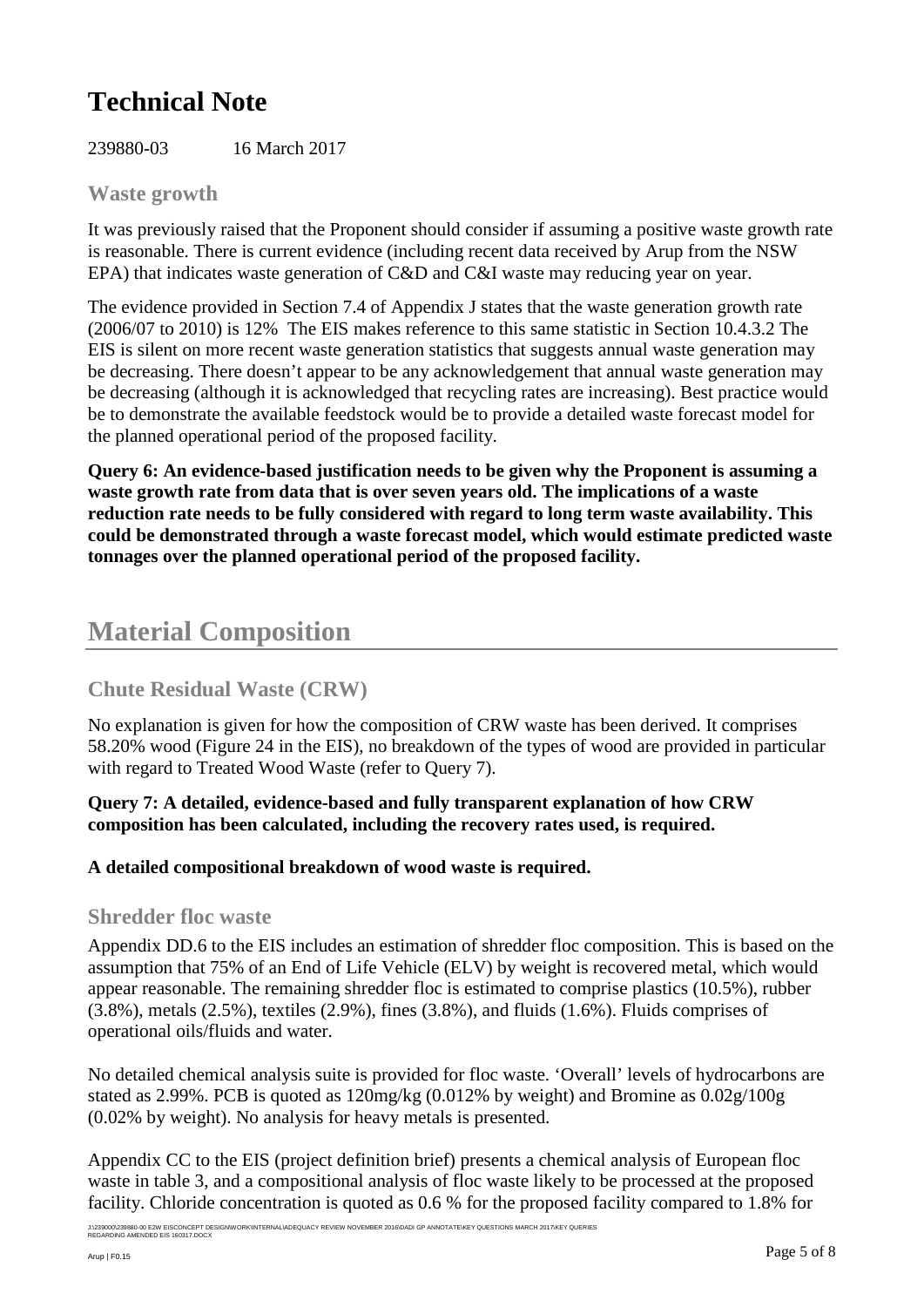239880-03 16 March 2017

Europe, and Bromine 0.01% for the proposed facility compared to 0.02% for Europe (by weight). Total PAH is stated at 20 mg/kg and total PCB at 14 mg/kg (dry basis).

Appendix CC also includes a composition in figure 3 of shredder floc based on 17 samples, although no specific source for location, date, source, and the types of vehicle the floc is generated from is provided. This composition is different to the estimated composition in Appendix DD.6. A different Net Calorific Value (NCV) is also presented to the NCV in the EIS (Figure 24). 11.6MJ/kg is stated in Appendix CC and 12.59 MJ/kg is stated in the EIS.

Section 4.4.2.1 of the EIS states that *'in general floc processing in Australia is comparable to that undertaken in Europe'.* The EIS also states that (*floc waste in Australia is typically) 'brought to landfill for disposal as limited further resource recovery is possible from this shredded material. The metal industry has successfully secured landfill levy exemptions to assist with the costs of disposing of this difficult waste stream'.*

Specific reference facilities processing floc waste through EfW facilities in Europe has not been provided. If floc waste is processed through EfW facilities in Europe, and as floc waste is landfilled in Australia the assertion that floc waste processing in Australia is comparable to that undertaken in Australia is unfounded.

**Query 8: Robust, evidence-based data is required to give a definitive detailed floc waste composition for Australia to allow for a comprehensive comparison to European floc waste.** 

**A detailed comparison of the process used in Australia and Europe to treat ELV is required including clear identification of any differences and the impact this may have on the generated floc.**

**Identification of EfW facilities in Europe processing floc waste is needed, including composition, quantity and percentage floc waste in the overall waste stream. Consideration of any special operational or handling procedures employed at facilities accepting floc waste should also be articulated.**

#### **Treated Wood Waste (TWW)**

<span id="page-5-0"></span>Wood can be treated with a number of compounds including PCB (Polychlroinated biphenyls), CCA (Copper Chromated Arsenate), paints, and fire retardants. Therefore TWW is a potential source of contaminants of concern for EfW plants. The NSW Energy from Waste Policy statement requires a temperature of 1,100 °C for two seconds if waste has a content of more than 1% of halogenated organic substances, expressed as chlorine.

In addition, The PAS 111:2012 Specification for the requirements and test methods for processing waste wood, Annex A (Grades of recycled wood) indicates TWW (Grade 4 waste) must be processed as hazardous waste. The specification states that waste wood containing CCA preservation treatments and creosote, which is typically fencing, transmission poles railway sleepers, "requires disposal in a process as a hazardous waste incinerator". CCA treated TWW must therefore be treated with the increase temperature of 1100 °C for two seconds. It is common practise in the UK and other EU Countries for CCA TWW to be handled as hazardous waste and treated in an a hazardous waste incinerator.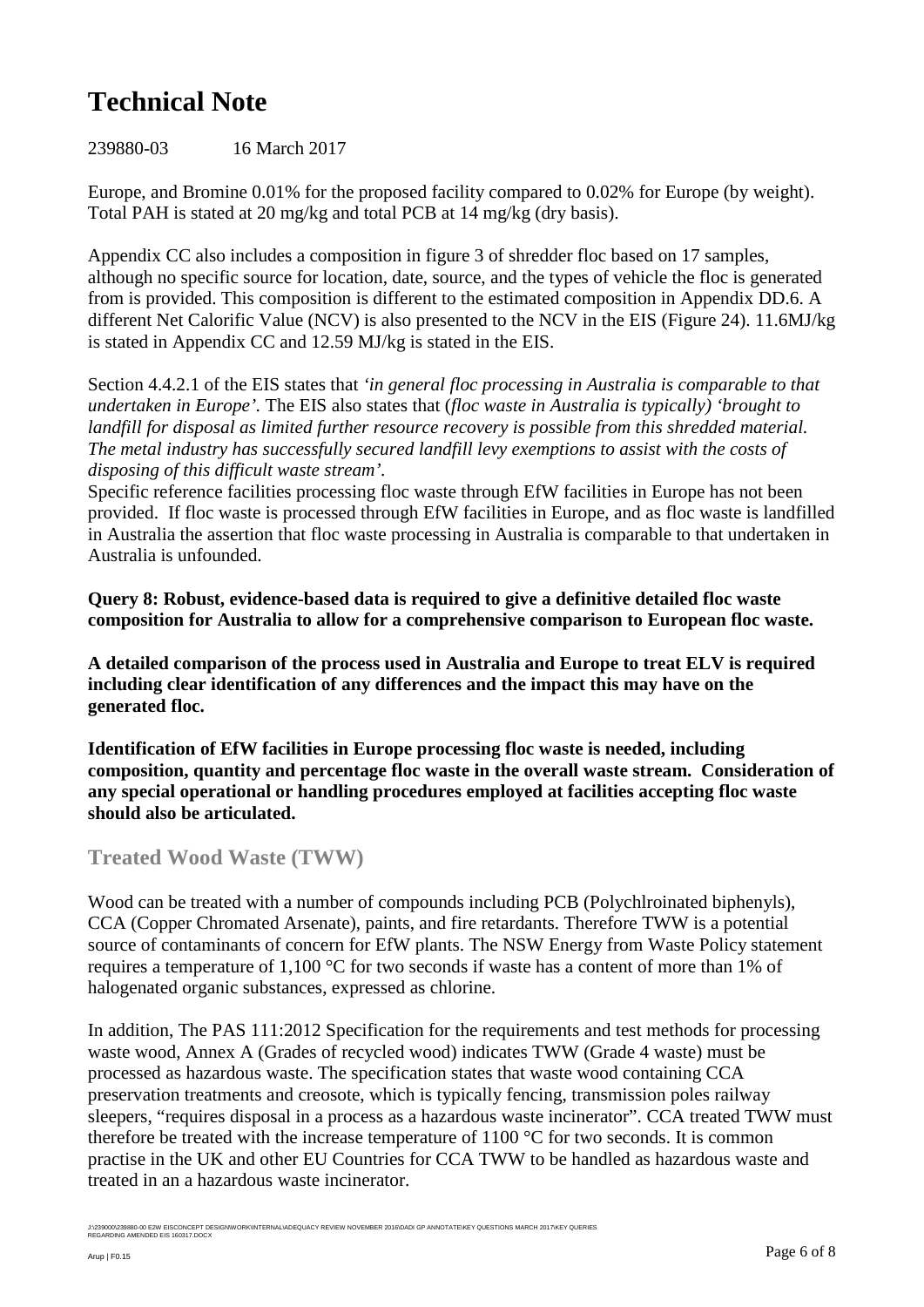239880-03 16 March 2017

Appendix DD.5 to the EIS includes a calculation that concludes for a given size of wood treated with PCB (Polychlorinated biphenyl) containing varnish, the chlorine concentration would be less than 0.01% by weight. Therefore the EIS states that there is no need for an increased combustion temperature of 1,100 °C for two seconds from the processing of TWW.

However, the design fuel mix (figure 24 in the EIS) states 0.88% of the design fuel will be Cl. This could include dense plastic such as PVC (Polyvinyl Chloride), and could increase the potential for the formation of dioxins. 0.88% is close to 1% Cl limit in the policy, and any fluctuations in input waste fuel could result in higher concentrations despite proposed mixing of waste in the feed hopper. Section 2.3.1 of Appendix CC (project definition brief) cites that waste mixing will overcome this, however this is stated as being done during 'low delivery' inferring it may not be done all the time. A guarantee of continual thorough waste mixing as a minimum would be required.

Regarding timber treated with Copper Chrome Arsenic (CCA), there does not appear to be any specific assurances there will procedures and processes in place to specifically ensure removal of CCA treated materials. In addition the calculation in Appendix DD.5 only focuses on PCB containing varnish and CCA is not given consideration.

Section and 4.9.2 and 5.4.1 of Appendix J (waste management report) to the EIS states that all treated timber will be monitored from general screening, waste composition audits and analytical analysis of ash residue. It is questionable how effective these measures will be at preventing treated timber from being burned in the facility, as the general screening is not adequately detailed for those waste streams (C&D, C&I) not originating from the Genesis MPC, and waste composition audits and analytical analysis are retroactive measures.

Given that a clear argument has not been provided that can justify that all TWW will be removed from the incoming waste streams, provision of an increased combustion temperature of 1,100 °C for two seconds should further be considered and justification of the proponents preferred position based on scientific modelling or evidence to reference facilities is required. Scenario modelling of varying concentrations of TWW should be undertaken to demonstrate if TWW does enter the feedstock the threshold levels it will not have a significant negative impact in accordance with the EfW Policy.

**Query 9: A definitive, evidence-based estimation of the percentage of different types of TWW in the waste feedstock is required.** 

**Detailed acceptance procedures that will be employed at the facility to remove TWW from all waste sources that will be accepted are required.**

**If adequate removal of TWW cannot be guaranteed, provision of a combustion temperature of 1,100 °C for two seconds operation needs be re-considered.**

**Scenario modelling of varying concentrations of TWW should be undertaken to demonstrate if TWW does enter the feedstock the threshold levels it will not have a significant negative impact in accordance with the EfW Policy.**